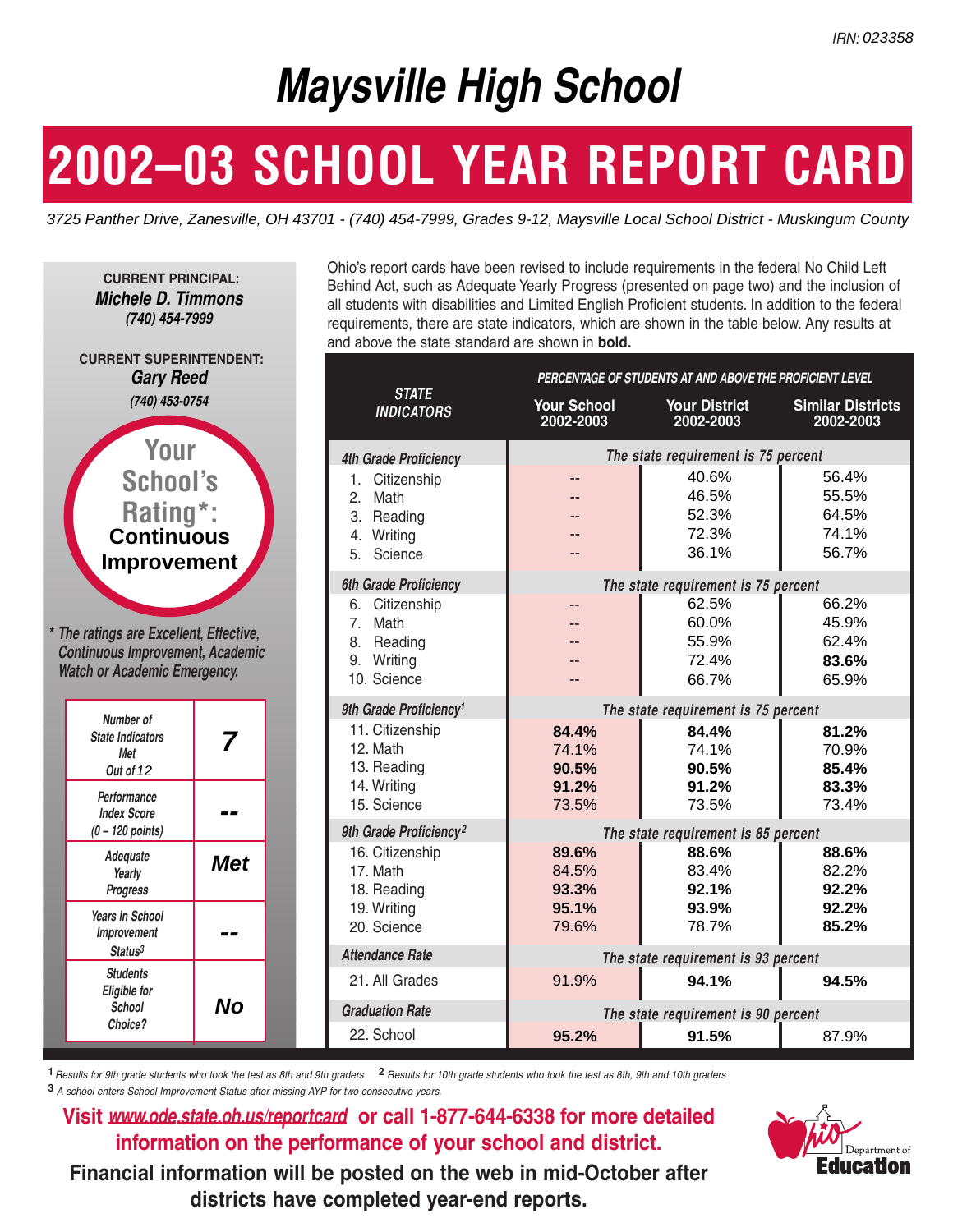## **ADEQUATE YEARLY PROGRESS (AYP) FOR SCHOOL YEAR 2002–03**

The table below shows the percentage of students proficient or above in your school in all tested grades based on federal AYP requirements. **To meet AYP for the year, all applicable goals must be met.** Each goal met is shown in **bold**.

| <b>Bold Type indicates Goal was met.</b> | AYP Goals Met in Your School for the 2002-03 School Year |                          |                                                     |           |                              |                        |  |  |  |
|------------------------------------------|----------------------------------------------------------|--------------------------|-----------------------------------------------------|-----------|------------------------------|------------------------|--|--|--|
|                                          | <b>Reading</b>                                           |                          | <b>Mathematics</b>                                  |           | <b>Attendance Rate I</b>     | <b>Graduation Rate</b> |  |  |  |
| <b>Student Group</b>                     | % Tested<br>(Goal: 95%)                                  | % Proficient or<br>above | % Tested<br>% Proficient or<br>(Goal: 95%)<br>above |           | Goal: 93%                    | Goal: 73.6%            |  |  |  |
| African American                         | NR.                                                      | NR.                      | NR.                                                 | NR.       | NR.                          | NR.                    |  |  |  |
| American Indian/Native Alaskan           | --                                                       |                          | $- -$                                               |           | $\qquad \qquad -$            |                        |  |  |  |
| Asian/Pacific Islander                   | --                                                       |                          | --                                                  |           | --                           |                        |  |  |  |
| <b>Hispanic</b>                          | <b>NR</b>                                                | N <sub>R</sub>           | <b>NR</b>                                           | <b>NR</b> | <b>NR</b>                    | <b>NR</b>              |  |  |  |
| Multi-Racial                             | NR.                                                      | NR.                      | NR.                                                 | NR.       | NR.                          | <b>NR</b>              |  |  |  |
| <b>White</b>                             | 99.4                                                     | 90.2                     | 99.4                                                | 74.8      | 92.0                         | 91.9                   |  |  |  |
| <b>Economically Disadvantaged</b>        | NR.                                                      | 84.4                     | NR.                                                 | 56.2      | 92.8                         | <b>NR</b>              |  |  |  |
| <b>Limited English Proficient</b>        |                                                          |                          | $-$                                                 | --        | $\qquad \qquad \blacksquare$ |                        |  |  |  |
| <b>Students with Disabilities</b>        | NR.                                                      | NR.                      | NR.                                                 | NR.       | 92.3                         | <b>NR</b>              |  |  |  |
| All Students                             | 99.4                                                     | 90.5                     | 99.4                                                | 74.1      | 91.9                         | 95.2                   |  |  |  |

*NR: Not required for AYP due to student group is below the minimum number for statistical reliability. -- = No data reported*

|                                          | 2002-2003 | 2001-2002 | 2000-2001 |  |
|------------------------------------------|-----------|-----------|-----------|--|
| <b>Performance Index Score Over Time</b> | --        | --        | --        |  |

### *Glossary :*

*Adequate Yearly Progress (AYP): The federal mandate that holds schools accountable for the performance of subgroups, as well as all students. The goal is to have 100% of all students at and above proficient by 2013–14 in reading and math.*

*NC: Not Calculated. Based on federal and state privacy laws, NC is used when there are fewer than 10 members in a subgroup to protect the identity of those individuals. Data is received on all students. All students are included in the report of overall proficiency levels for the school and district.*

*NR: Not Required for AYP due to subgroup size below minimum number for statistical reliability. 30 is minimum for all student groups, except for student with disabilities the minimum is 45.*

*Performance Index Score: Your number is determined by a weighted average of performance levels (basic, below basic, proficient, and advanced) across each subject and each tested grade. The Performance Index is on a scale of 0 to 120 points and 100 is the goal. For more detail about the performance index calculation and formula or to see the data from your school, please visit the ODE website at www.ode.state.oh.us/reportcard.*

*Proficient Level: Score on test at which students meet or exceed expectations for proficiency on each assessment.*

*School Rating: The 2002–03 School Year Report Card is the first to rate district's based on the higher of the percentage of report card indicators met or the performance index score* and *whether the AYP goals were met for the year. The ratings are Excellent, Effective, Continuous Improvement, Academic Watch or Academic Emergency.*

*Similar Districts: School districts similar to yours based on comparing district size, poverty levels, socioeconomic status (family income, education levels, professions) and factors related to urban or rural location and overall property wealth.*

*State Indicator: The State Board of Education minimum requirement is that 75% of students in 4th, 6th and 9th grades are at and above the proficient level on statewide assessments. The standard increases to 85% of students at the proficient level for the results on the 9th-grade proficiency test at the end of 10th grade. The non-test standards are a 90% graduation rate and a 93% attendance rate.*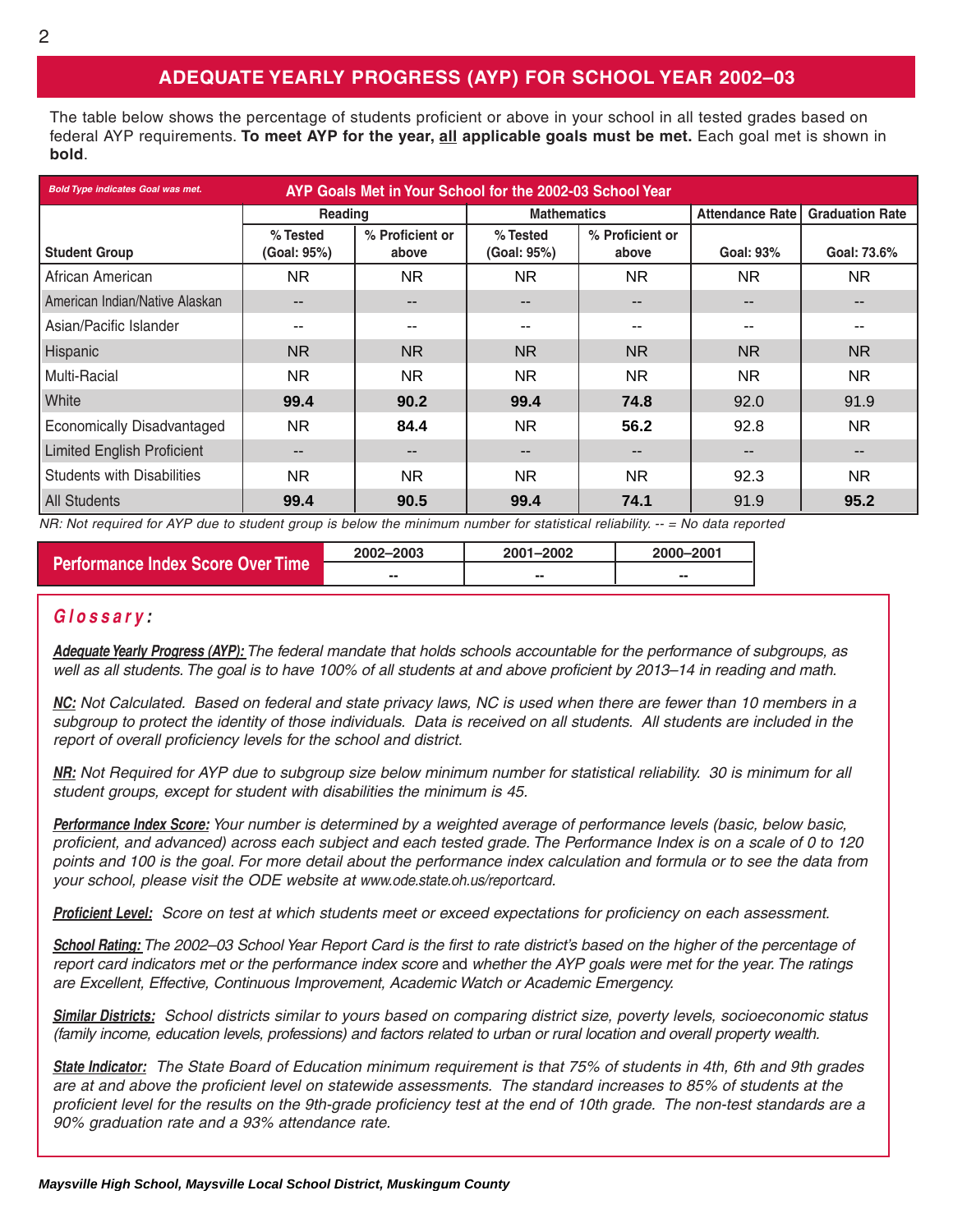# **STATE AND FEDERALLY REQUIRED SCHOOL INFORMATION**

| YOUR SCHOOL'S PERCENTAGE OF STUDENTS AT AND ABOVE THE PROFICIENT LEVEL     |                            |                                                |                                               |                 |                |       |                                |                                                |                                              |                                      |                                         |
|----------------------------------------------------------------------------|----------------------------|------------------------------------------------|-----------------------------------------------|-----------------|----------------|-------|--------------------------------|------------------------------------------------|----------------------------------------------|--------------------------------------|-----------------------------------------|
|                                                                            | <b>African</b><br>American | American<br>Indian or<br><b>Native Alaskan</b> | Asian or<br><b>Pacific</b><br><b>Islander</b> | <b>Hispanic</b> | Multi-racial   | White | Nondisabled<br><b>Students</b> | <b>Students</b><br>with<br><b>Disabilities</b> | Non-<br>Economically<br><b>Disadvantaged</b> | Economically<br><b>Disadvantaged</b> | Limited<br>English<br><b>Proficient</b> |
| 9th GRADE PROFICIENCY (9th graders' results through the end of grade 9)    |                            |                                                |                                               |                 |                |       |                                |                                                |                                              |                                      |                                         |
| Citizenship                                                                | <b>NC</b>                  |                                                |                                               |                 | <b>NC</b>      | 84.6  | 90.7                           | 38.9                                           | 88.7                                         | 68.8                                 |                                         |
| <b>Mathematics</b>                                                         | <b>NC</b>                  |                                                | --                                            | --              | N <sub>C</sub> | 74.8  | 79.1                           | 38.9                                           | 79.1                                         | 56.3                                 |                                         |
| Reading                                                                    | <b>NC</b>                  | $- -$                                          | --                                            | $- -$           | N <sub>C</sub> | 90.2  | 96.9                           | 44.4                                           | 92.2                                         | 84.4                                 |                                         |
| Writing                                                                    | <b>NC</b>                  |                                                | --                                            | --              | NC.            | 90.9  | 98.4                           | 38.9                                           | 94.8                                         | 78.1                                 |                                         |
| Science                                                                    | <b>NC</b>                  |                                                | --                                            | --              | <b>NC</b>      | 74.1  | 79.1                           | 33.3                                           | 75.7                                         | 65.6                                 |                                         |
| 10th GRADE PROFICIENCY (10th graders' results through the end of grade 10) |                            |                                                |                                               |                 |                |       |                                |                                                |                                              |                                      |                                         |
| Citizenship                                                                | <b>NC</b>                  |                                                |                                               |                 | $- -$          | 89.5  | 90.9                           | 81.0                                           | 92.1                                         | 81.1                                 |                                         |
| <b>Mathematics</b>                                                         | <b>NC</b>                  |                                                | --                                            |                 | $- -$          | 84.3  | 86.0                           | 72.2                                           | 87.1                                         | 75.7                                 |                                         |
| Reading                                                                    | <b>NC</b>                  |                                                | --                                            |                 | $- -$          | 93.2  | 94.4                           | 85.0                                           | 95.2                                         | 86.5                                 |                                         |
| Writing                                                                    | <b>NC</b>                  |                                                | --                                            |                 | $- -$          | 95.0  | 97.2                           | 78.9                                           | 96.0                                         | 91.9                                 |                                         |
| Science                                                                    | <b>NC</b>                  |                                                | --                                            | --              | $- -$          | 80.0  | 81.1                           | 68.4                                           | 83.2                                         | 67.6                                 |                                         |

**9th GRADE PROFICIENCY (9th graders' results through the end of grade 9)** *NC = Not calculated. Used if <10 students in subgroup -- = No data reported*

| <b>YOUR SCHOOL'S STUDENTS 2002-2003</b> |                     |                                         |                                               |                   |                     |       |                                      |                                         |                                                |
|-----------------------------------------|---------------------|-----------------------------------------|-----------------------------------------------|-------------------|---------------------|-------|--------------------------------------|-----------------------------------------|------------------------------------------------|
|                                         |                     |                                         |                                               | <b>Percentage</b> |                     |       |                                      |                                         |                                                |
| <b>Student</b><br>Enrollment            | African<br>American | American<br>Indian or<br>Native Alaskan | Asian or<br><b>Pacific</b><br><b>Islander</b> | <b>Hispanic</b>   | <b>Multi-racial</b> | White | <b>Economically</b><br>Disadvantaged | Limited<br>English<br><b>Proficient</b> | <b>Students</b><br>with<br><b>Disabilities</b> |
| 681                                     | 1.7%                | <b>NC</b>                               | <b>NC</b>                                     | <b>NC</b>         | <b>NC</b>           | 97.8% | 15.9%                                | <b>NC</b>                               | 14.4%                                          |

*.*

| <b>FEDERALLY REQUIRED SCHOOL TEACHER INFORMATION</b>           |                     |                                                                                    |  |  |                 |                  |                      |                          |  |
|----------------------------------------------------------------|---------------------|------------------------------------------------------------------------------------|--|--|-----------------|------------------|----------------------|--------------------------|--|
|                                                                | Percentage          |                                                                                    |  |  |                 |                  |                      |                          |  |
| <b>Total Number</b><br>of Teachers                             | African<br>American | Asian or<br><b>American Indian</b><br>or Native Alaskan<br><b>Pacific Islander</b> |  |  | <b>Hispanic</b> | Multi-<br>Racial | White                |                          |  |
| 36                                                             | --                  | --<br>$- -$                                                                        |  |  |                 |                  | $- -$                | $100.0\%$                |  |
| <b>Qualifications</b>                                          |                     |                                                                                    |  |  |                 | Your School      | <b>Your District</b> | <b>Similar Districts</b> |  |
| <b>Courses Taught by Teachers with</b><br>$K-8$                |                     |                                                                                    |  |  |                 | --               | 100.0%               | 97.4%                    |  |
| <b>State Authorized Certification or Licensure</b><br>$9 - 12$ |                     |                                                                                    |  |  | 100.0%          | 100.0%           | 97.1%                |                          |  |
| <b>Average Years of Teaching Experience</b>                    |                     |                                                                                    |  |  |                 | 13               | 13                   | 14                       |  |

Highly qualified teacher information as required in the *No Child Left Behind* Act will be released during the 2003-04 school year. State authorized certified or licensed teachers may not meet the federal definition of highly qualified.